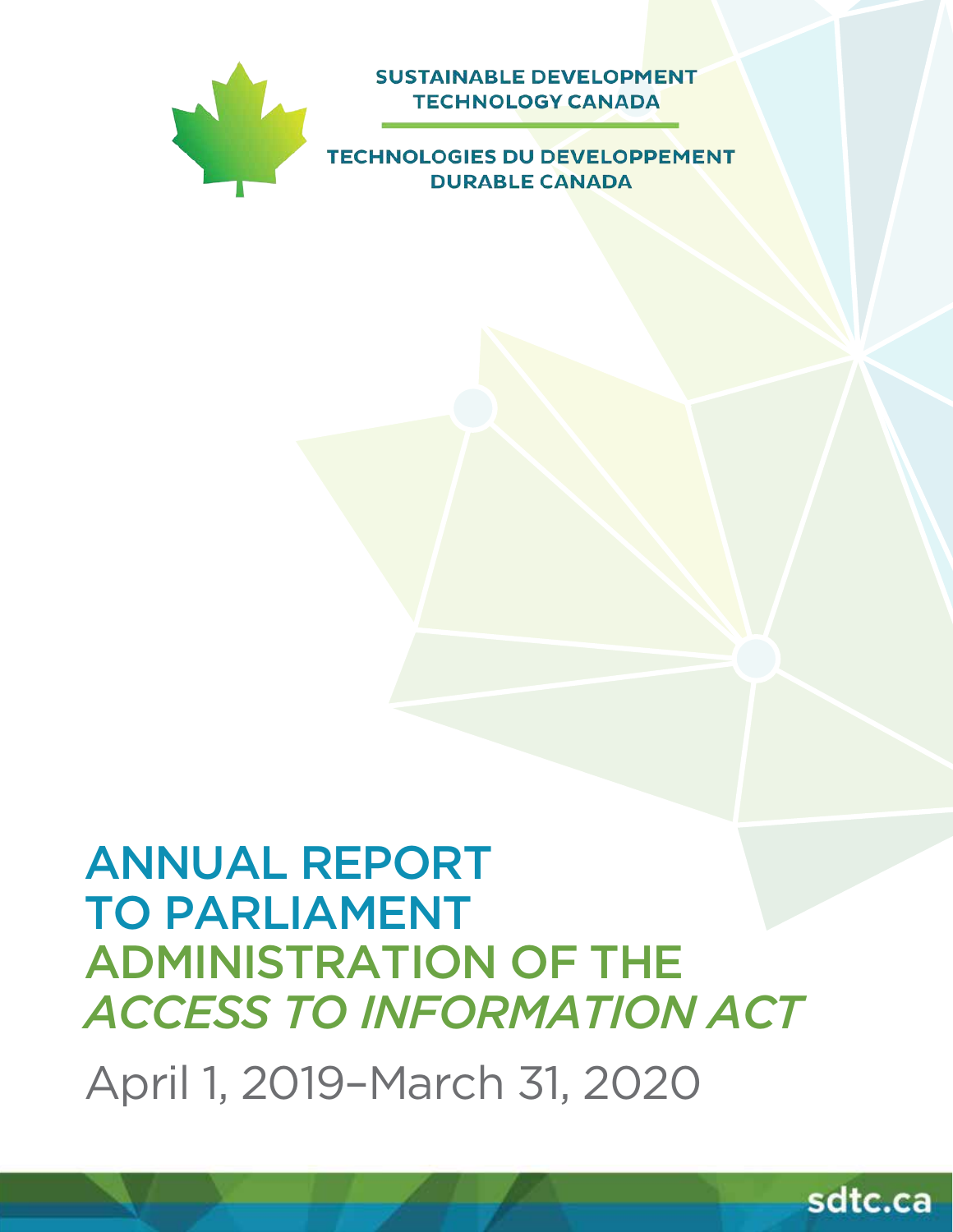## **TABLE OF CONTENTS**

| Interpretation of Access to Information statistical reports 3 |
|---------------------------------------------------------------|
|                                                               |
| Appendix B - Additional Reporting Requirements 13             |
| Appendix C - Delegation Order  14                             |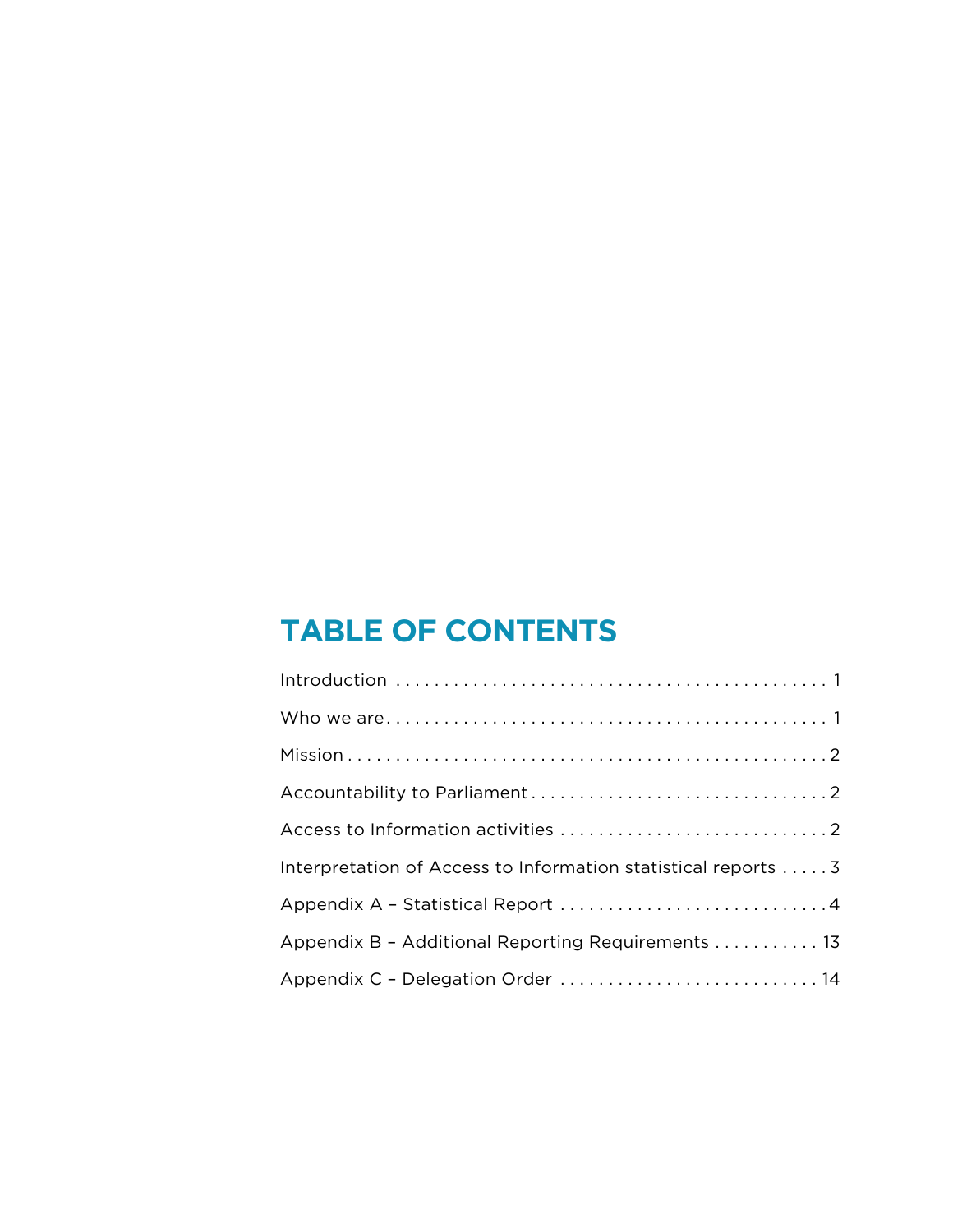## <span id="page-2-0"></span>**Introduction**

Sustainable Development Technology Canada (SDTC) is pleased to submit to the Minister of Innovation, Science and Economic Development, for tabling in Parliament, its annual report on the administration of the *Access to Information Act* for the reporting period commencing April 1, 2019 and ending March 31, 2020. This report is submitted in accordance with section 72 of the *Act*.

The *Access to Information Act* took effect on July 1, 1983. The ATIA gives Canadian citizens, permanent residents, any person and corporation present in Canada a right of access to information contained in government records, subject to certain specific and limited exceptions.

## **Who we are**

Sustainable Development Technology Canada (SDTC) is the largest funder of cleantech entrepreneurs in Canada. Four years ago, we reimagined and transitioned the way we do business. We used to disperse \$70 million a year, we have accelerated that to almost \$121 million. Our streamlined approach to working with clients has deepened our understanding of the resiliency firms must have to scale-up. SDTC's world-class due diligence, faster decision times, expertise and knowledge allow companies to access support when they need it most. The Government of Canada's commitment in Budget 2017 helped to accelerate a transition at SDTC. We transformed our work to meet our clients' needs allowing them to focus their human capital on developing globally relevant firms, skills and solutions that can compete in a cutthroat global cleantech market.

In 2001, the Government of Canada created SDTC to identify and support Canadian companies with the potential to become leaders in developing new environmental technologies. Our goal is to support companies from seed through to success and we have invested over \$1.15 billion to make this happen. These companies are creating tens of thousands of jobs and reducing millions of greenhouse gas emissions annually in Canada and around the world.

Governance and oversight of the Foundation's activities are provided by an independent, 15-member Board of Directors made up of private and notfor-profit sector leaders from across Canada with a broad range of experience and expertise. This Board oversight includes accountability for the management of the Foundation's financial matters, strategic direction and business affairs. A list of the current Board of Directors and Members of the Foundation can be found at [sdtc.ca](http://sdtc.ca).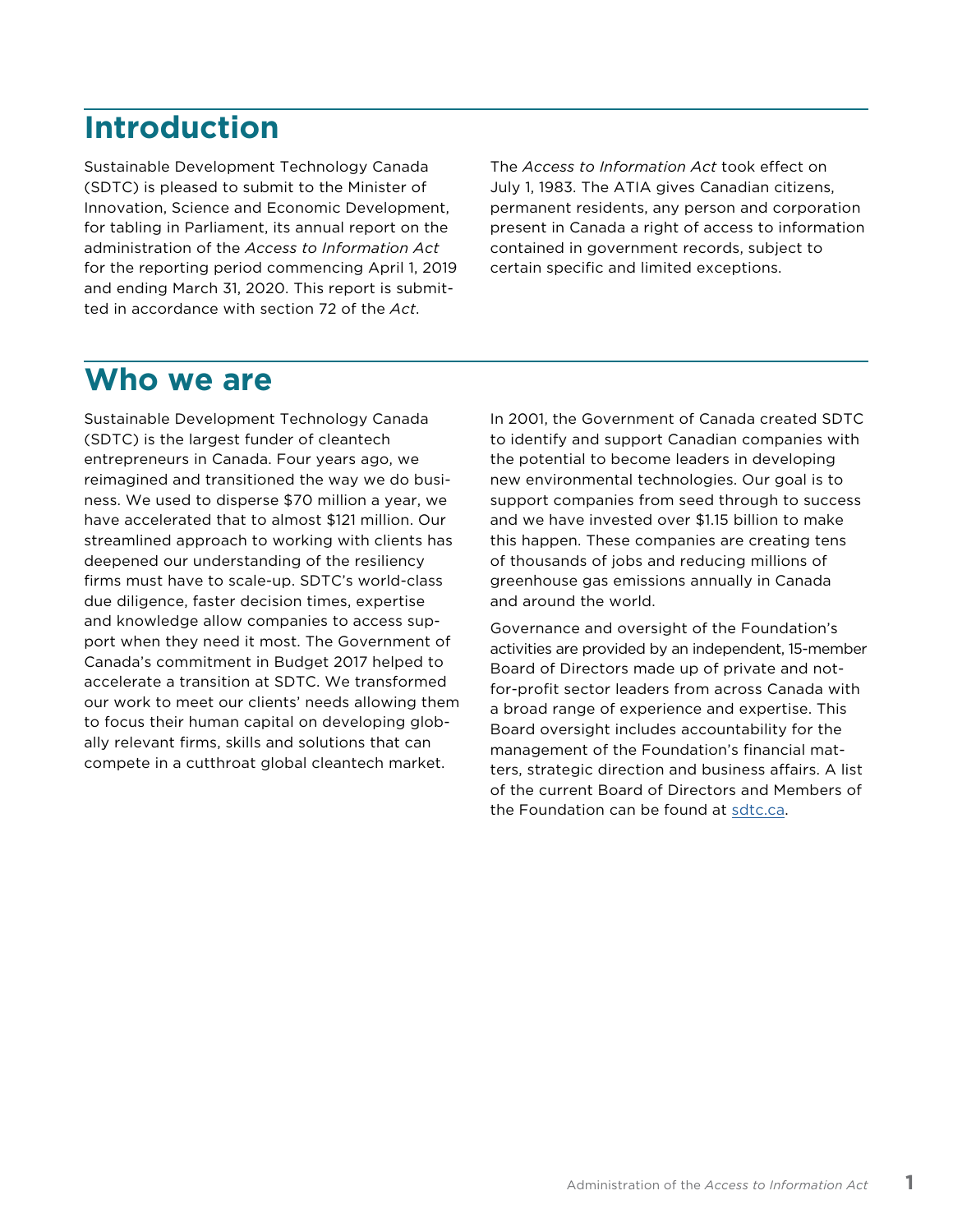## <span id="page-3-0"></span>**Mission**

SDTC's mission is to identify and fund Canadian companies developing and demonstrating new technologies with the potential to transform the environmental and economic prosperity of Canada. With our support and funding, we want to accelerate their ability to become global leaders in their field.

We do this by:

- Funding the development and demonstration of new environmental technologies
- Fostering and encouraging collaboration among organizations in the private sector, academia, the not-for-profit sector and others to develop and demonstrate new technologies
- Promoting the timely diffusion of new technologies across key economic sectors in Canada

## **Accountability to Parliament**

In addition to being accountable to its Board of Directors, SDTC is accountable to Parliament through the Minister of Innovation, Science and Economic Development Canada (ISED).

In its accountability to Parliament, SDTC adheres to many federal Acts and has been asked to participate in a number of federal reviews and evaluations undertaken by federal government departments including the Office of the Auditor General of Canada and the Treasury Board of Canada Secretariat.

## **Access to Information activities**

The President & CEO is the designated head of the institution for the *Access to Information Act*. The President & CEO, with support from the VP Partnerships & Ecosystem, is responsible for the development, coordination and implementation of effective policies, guidelines, systems and procedures to enable efficient processing of requests under the *Access to Information Act*. The ATIP office consists of one ATIP Coordinator and relies on the advice and guidance of consultants and legal advisors on an as needed basis.

The activities of the Access to Information and Privacy office include:

- Processing requests under the *Act*;
- Developing and maintaining policies, procedures and guidelines to ensure the Act is respected by the institution;
- Promoting awareness of the Act to ensure SDTC's responsiveness to the obligations imposed on the government;
- Monitoring SDTC's compliance with the Act, regulations and relevant procedures and policies;
- Preparing annual reports to Parliament and other statutory reports, as well as other material that may be required by central agencies;
- Representing SDTC in dealings with the Treasury Board Secretariat (TBS), the Information Commissioner and other government funds and agencies regarding the application of the Act as they relate to SDTC; and
- Supporting SDTC in meeting its commitments in relation to greater openness and transparency through proactive disclosure of information and the disclosure of information through informal avenues.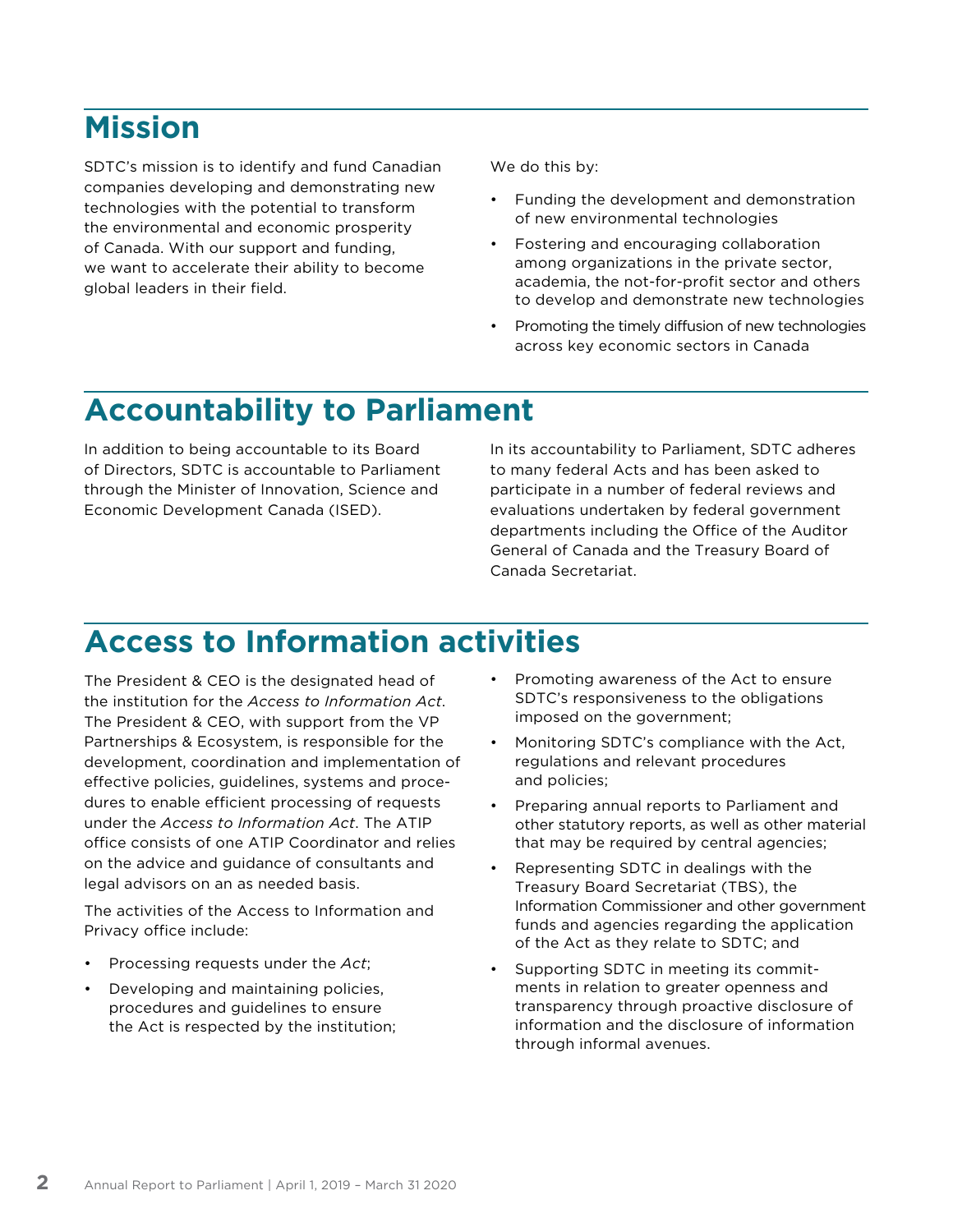## <span id="page-4-0"></span>**Interpretation of Access to Information statistical reports**



From the above statistical analysis comparing this fiscal to the past three, SDTC's number of incoming requests is trending upwards while complaints and average completion time are down. SDTC is currently deploying an electronic records document management system which will significantly reduce the amount of time it takes to collect responsive records.

During the reporting period, SDTC received nine Access to Information requests and no complaints. SDTC works closely with the Office of the Information Commissioner (OIC) to address complaint files that remain open from previous fiscal years. Between 2015 and 2018, SDTC received a total of 44 complaints. Of these, 26 complaints were discontinued, one complaint was not well founded and resolved, and eight complaints were well founded and resolved. SDTC is actively working with the OIC on two complaint files, while the remaining seven are awaiting assignment to an investigator by the OIC.

There were three formal training sessions conducted during the reporting period. Two training sessions were refreshers for existing staff, and one was part of the onboarding process for new staff. The ATIP Coordinator attended quarterly community meetings hosted by Treasury Board Secretariat. Continuous advice and recommendations were provided by consultants and legal counsel on an as required basis to management and staff.

No audits were conducted during the reporting period.

No new institution-specific access to information related policies, guidelines or procedures were implemented in the institution during the reporting period.

For 2019–2020, the costs directly associated with the administration of the *Access to Information Act* are estimated at \$78,553.

| Staff                                | \$23.817 |
|--------------------------------------|----------|
| Consultant fees                      | \$54.736 |
| <b>Office Equipment and Supplies</b> | \$3.390  |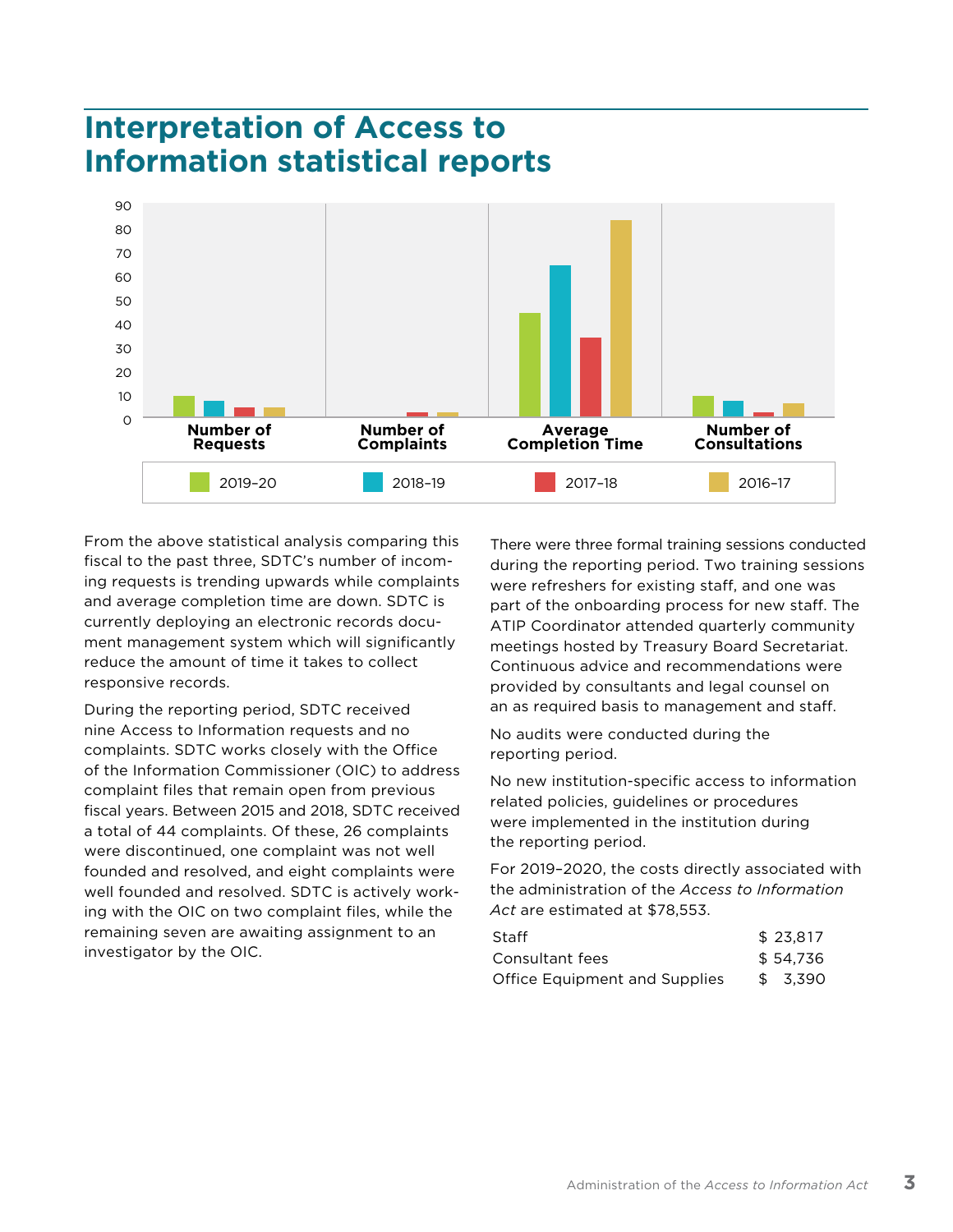## <span id="page-5-0"></span>**Appendix A – Statistical Report**

## Statistical Report on the *Access to Information Act*

**Name of institution:** Sustainable Development Technology Canada **Reporting period:** 2019–04–01 to 2020–03–31

## Section 1: Requests Under the *Access to Information Act*

## 1.1 NUMBER OF REQUESTS

|                                            | <b>Number of Requests</b> |
|--------------------------------------------|---------------------------|
| Received during reporting period           |                           |
| Outstanding from previous reporting period |                           |
| <b>Total</b>                               | 10                        |
| Closed during reporting period             | q                         |
| Carried over to next reporting period      |                           |

## 1.2 SOURCES OF REQUESTS

| <b>Source</b>             | <b>Number of Requests</b> |
|---------------------------|---------------------------|
| Media                     | 5                         |
| Academia                  |                           |
| Business (private sector) |                           |
| Organization              |                           |
| Public                    |                           |
| Decline to Identify       |                           |
| <b>Total</b>              | 9                         |

## 1.3 INFORMAL REQUESTS

| <b>Completion Time</b> |                         |                         |                          |                           |                           |                              |              |  |  |
|------------------------|-------------------------|-------------------------|--------------------------|---------------------------|---------------------------|------------------------------|--------------|--|--|
| 1 to 15<br><b>Days</b> | 16 to 30<br><b>Days</b> | 31 to 60<br><b>Days</b> | 61 to 120<br><b>Davs</b> | 121 to 180<br><b>Days</b> | 181 to 365<br><b>Days</b> | <b>More Than</b><br>365 Days | <b>Total</b> |  |  |
|                        |                         |                         |                          |                           |                           |                              |              |  |  |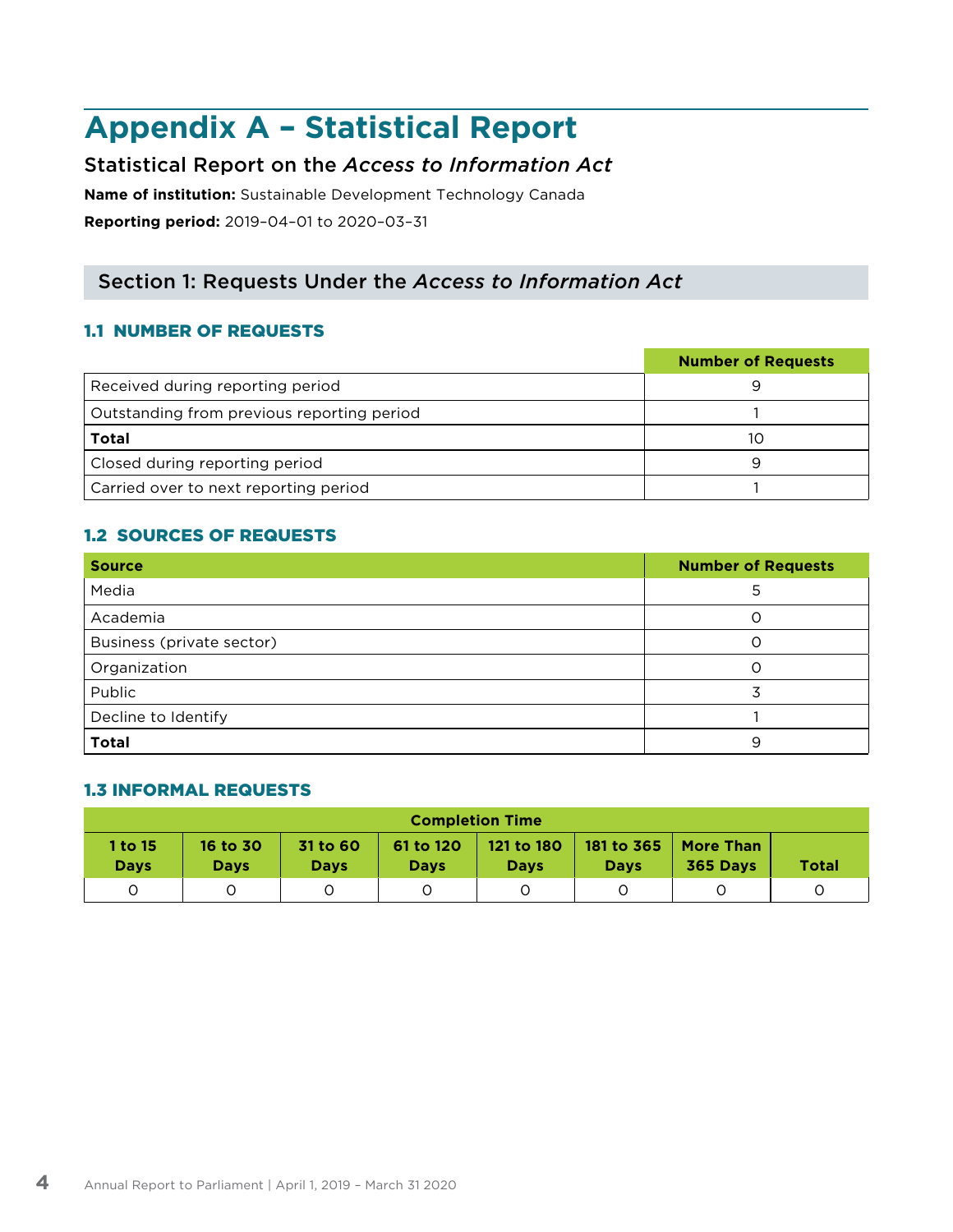## Section 2: Decline to act on vexatious, made in bad faith or abuse of right requests

|                                                                  | <b>Number of Requests</b> |
|------------------------------------------------------------------|---------------------------|
| Outstanding from previous reporting period                       |                           |
| Sent during reporting period                                     |                           |
| <b>Total</b>                                                     |                           |
| Approved by the Information Commissioner during reporting period |                           |
| Declined by the Information Commissioner during reporting period |                           |
| Carried over to next reporting period                            |                           |

## Section 3: Requests Closed During the Reporting Period

## 3.1 DISPOSITION AND COMPLETION TIME

|                                                                              | <b>Completion Time</b> |                              |                              |                             |                              |                                     |                                                  |                |  |  |
|------------------------------------------------------------------------------|------------------------|------------------------------|------------------------------|-----------------------------|------------------------------|-------------------------------------|--------------------------------------------------|----------------|--|--|
| <b>Disposition of Requests</b>                                               | 1 to 15<br><b>Days</b> | $16$ to<br>30<br><b>Days</b> | $31$ to<br>60<br><b>Days</b> | 61 to<br>120<br><b>Days</b> | 121 to<br>180<br><b>Days</b> | <b>181 to</b><br>365<br><b>Days</b> | <b>More</b><br><b>Than</b><br>365<br><b>Days</b> | Total          |  |  |
| All disclosed                                                                | $\circ$                | $\circ$                      | $\circ$                      | $\circ$                     | $\circ$                      | $\circ$                             | $\circ$                                          | $\circ$        |  |  |
| Disclosed in part                                                            | $\circ$                | 3                            | 1                            | 3                           | $\circ$                      | $\circ$                             | $\circ$                                          | $\overline{7}$ |  |  |
| All exempted                                                                 | $\circ$                | $\circ$                      | $\circ$                      | $\circ$                     | $\circ$                      | $\circ$                             | $\circ$                                          | $\circ$        |  |  |
| All excluded                                                                 | $\circ$                | $\circ$                      | $\circ$                      | $\circ$                     | $\Omega$                     | $\circ$                             | $\circ$                                          | $\circ$        |  |  |
| No records exist                                                             |                        | $\circ$                      | $\circ$                      | $\circ$                     | $\circ$                      | $\circ$                             | $\circ$                                          | 1              |  |  |
| Request transferred                                                          |                        | $\circ$                      | $\circ$                      | $\circ$                     | $\circ$                      | $\circ$                             | $\circ$                                          |                |  |  |
| Request abandoned                                                            | $\Omega$               | $\circ$                      | $\circ$                      | $\circ$                     | $\Omega$                     | $\circ$                             | $\circ$                                          | $\Omega$       |  |  |
| Neither confirmed<br>nor denied                                              | $\circ$                | $\circ$                      | $\circ$                      | $\circ$                     | $\circ$                      | $\circ$                             | $\circ$                                          | $\Omega$       |  |  |
| Decline to act with<br>the approval of the<br><b>Information Commisioner</b> | $\Omega$               | $\Omega$                     | $\circ$                      | $\circ$                     | $\Omega$                     | $\circ$                             | $\circ$                                          | $\Omega$       |  |  |
| <b>Total</b>                                                                 | 2                      | 3                            |                              | 3                           | $\circ$                      | $\circ$                             | O                                                | 9              |  |  |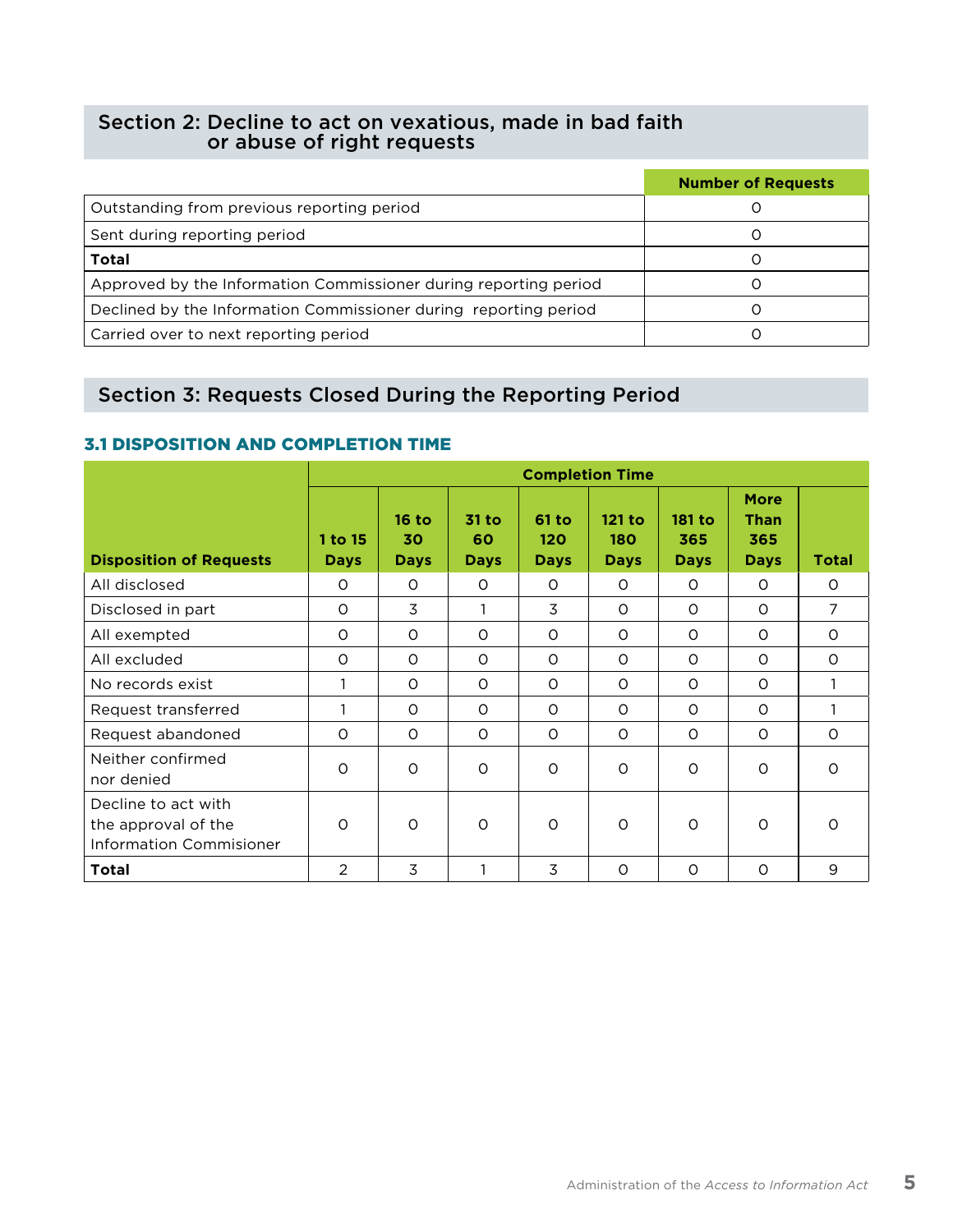#### 3.2 EXEMPTIONS

| <b>Section</b>   | <b>Number of</b><br><b>Requests</b> | <b>Section</b> | <b>Number of</b><br><b>Requests</b> | <b>Section</b> | <b>Number of</b><br><b>Requests</b> | <b>Section</b>                | <b>Number of</b><br><b>Requests</b> |
|------------------|-------------------------------------|----------------|-------------------------------------|----------------|-------------------------------------|-------------------------------|-------------------------------------|
| 13(1)(a)         | O                                   | 16(2)          | O                                   | 18(a)          | $\circ$                             | 20.1                          | O                                   |
| 13(1)(b)         | O                                   | 16(2)(a)       | $\circ$                             | 18(b)          | O                                   | 20.2                          | O                                   |
| 13(1)(c)         | O                                   | 16(2)(b)       | $\circ$                             | 18(c)          | O                                   | 20.4                          | $\circ$                             |
| 13(1)(d)         | $\circ$                             | 16(2)(c)       | $\circ$                             | 18(d)          | O                                   | 21(1)(a)                      | $\overline{2}$                      |
| 13(1)(e)         | $\circ$                             | 16(3)          | $\circ$                             | 18.1(1)(a)     | $\Omega$                            | 21(1)(b)                      | $\overline{2}$                      |
| 14               | O                                   | 16.1(1)(a)     | O                                   | 18.1(1)(b)     | O                                   | 21(1)(c)                      | $\circ$                             |
| 14(a)            | O                                   | 16.1(1)(b)     | $\circ$                             | 18.1(1)(c)     | $\circ$                             | 21(1)(d)                      | $\circ$                             |
| 14(b)            | $\circ$                             | 16.1(1)(c)     | $\circ$                             | 18.1(1)(d)     | O                                   | 22                            | $\circ$                             |
| 15(1)            | $\mathsf O$                         | 16.1(1)(d)     | $\circ$                             | 19(1)          | 3                                   | 22.1(1)                       | $\circ$                             |
| $15(1) - 1.A.^*$ | O                                   | 16.2(1)        | $\circ$                             | 20(1)(a)       | O                                   | 23                            | $\mathbf{1}$                        |
| $15(1) - Def.*$  | O                                   | 16.3           | $\circ$                             | 20(1)(b)       | $\overline{4}$                      | 23.1                          | $\circ$                             |
| $15(1) - S.A.*$  | $\circ$                             | 16.31          | $\circ$                             | 20(1)(b.1)     | O                                   | 24(1)                         | O                                   |
| 16(1)(a)(i)      | $\circ$                             | 16.4(1)(a)     | $\circ$                             | 20(1)(c)       | $\overline{3}$                      | 26                            | O                                   |
| 16(1)(a)(ii)     | $\circ$                             | 16.4(1)(b)     | $\circ$                             | 20(1)(d)       | $\overline{2}$                      |                               |                                     |
| 16(1)(a)(iii)    | $\circ$                             | 16.5           | $\circ$                             |                |                                     |                               |                                     |
| 16(1)(b)         | $\circ$                             | 16.6           | $\circ$                             |                |                                     | * I.A.: International Affairs |                                     |
| 16(1)(c)         | $\circ$                             | 17             | $\circ$                             |                |                                     | Def.: Defence of Canada       |                                     |
| 16(1)(d)         | $\mathsf O$                         |                |                                     |                |                                     | S.A.: Subversive Activities   |                                     |

### 3.3 EXCLUSIONS

| <b>Section</b> | Number of<br><b>Requests</b> | <b>Section</b> | <b>Number of</b><br><b>Requests</b> | <b>Section</b>    | <b>Number of</b><br><b>Requests</b> |
|----------------|------------------------------|----------------|-------------------------------------|-------------------|-------------------------------------|
| 68(a)          | O                            | 69(1)          | O                                   | $69(1)(g)$ re (a) | O                                   |
| 68(b)          | 0                            | 69(1)(a)       | 0                                   | $69(1)(g)$ re (b) | O                                   |
| 68(c)          | O                            | 69(1)(b)       | 0                                   | $69(1)(g)$ re (c) | O                                   |
| 68.1           | $\circ$                      | 69(1)(c)       | $\Omega$                            | 69(1)(g) re (d)   | O                                   |
| 68.2(a)        | O                            | 69(1)(d)       | $\circ$                             | $69(1)(g)$ re (e) | O                                   |
| 68.2(b)        | O                            | 69(1)(e)       | O                                   | 69(1)(g) re (f)   | O                                   |
|                |                              | 69(1)(f)       | Ω                                   | 69.1(1)           | Ω                                   |

## 3.4 FORMAT OF INFORMATION RELEASED

| <b>Paper</b> | <b>Electronic</b> | Other |
|--------------|-------------------|-------|
|              |                   |       |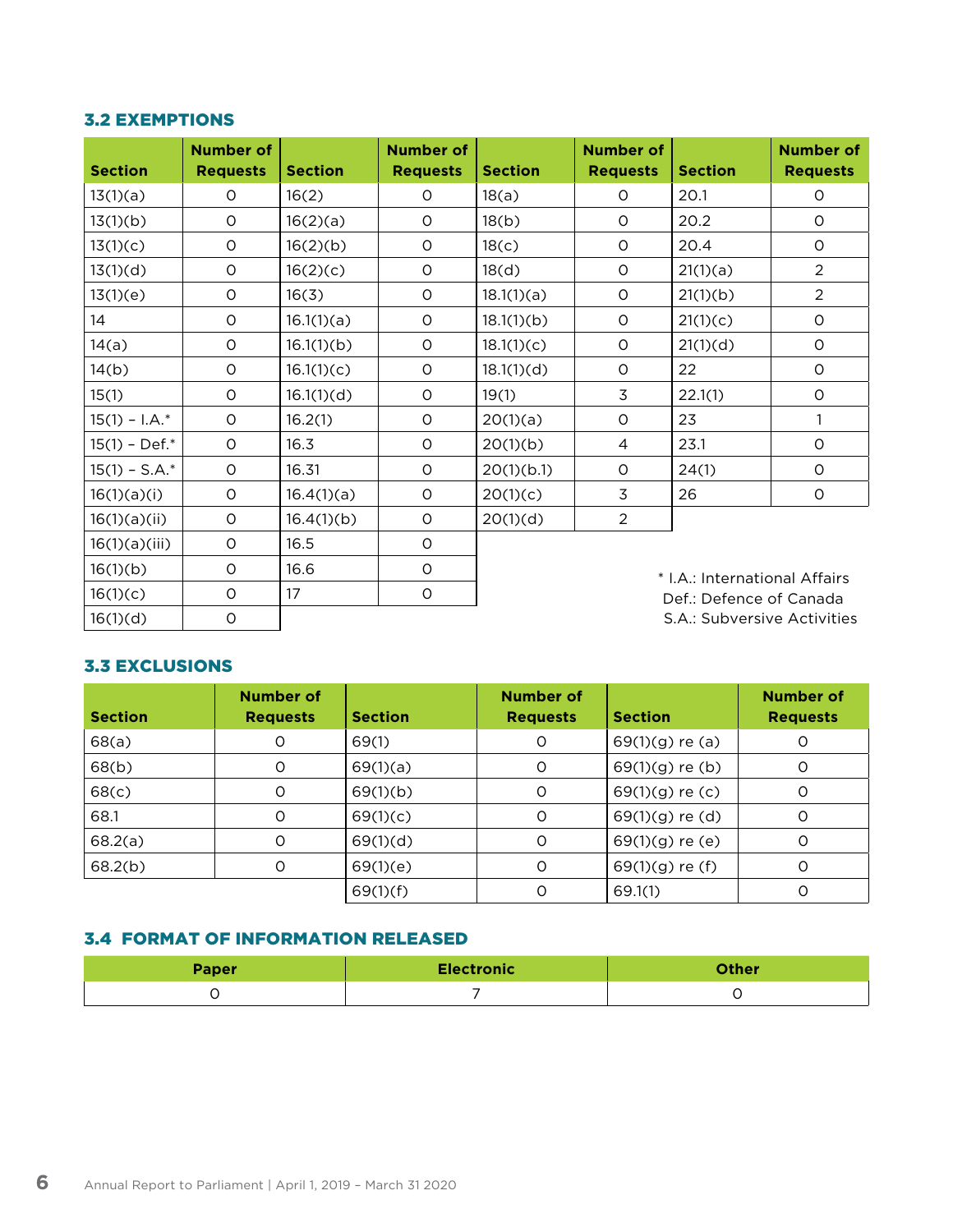## 3.5 COMPLEXITY

3.5.1 Relevant pages processed and disclosed

| <b>Number of Pages Processed</b> | <b>Number of Pages Disclosed</b> | <b>Number of Requests</b> |
|----------------------------------|----------------------------------|---------------------------|
| i.178                            | 450                              |                           |

#### 3.5.2 Relevant pages processed and disclosed by size of requests

|                                    | <b>Less Than 100</b><br><b>Pages Processed</b> |                                  | 101-500<br><b>Pages Processed</b>   |                                  | 501-1000<br><b>Pages Processed</b>  |                                  | 1001-5000<br><b>Pages Processed</b> |                           | More Than 5000<br><b>Pages Processed</b> |                                  |
|------------------------------------|------------------------------------------------|----------------------------------|-------------------------------------|----------------------------------|-------------------------------------|----------------------------------|-------------------------------------|---------------------------|------------------------------------------|----------------------------------|
| <b>Disposition</b>                 | <b>Number of</b><br><b>Requests</b>            | <b>Pages</b><br><b>Disclosed</b> | <b>Number of</b><br><b>Requests</b> | <b>Pages</b><br><b>Disclosed</b> | <b>Number of</b><br><b>Requests</b> | <b>Pages</b><br><b>Disclosed</b> | <b>Number of</b><br><b>Requests</b> | Pages<br><b>Disclosed</b> | <b>Number of</b><br><b>Requests</b>      | <b>Pages</b><br><b>Disclosed</b> |
| All disclosed                      | $\circ$                                        | $\circ$                          | $\circ$                             | $\circ$                          | $\circ$                             | $\circ$                          | O                                   | $\circ$                   | $\circ$                                  | $\circ$                          |
| <b>Disclosed</b><br>in part        | 3                                              | 34                               | 3                                   | 269                              |                                     | 147                              | $\circ$                             | $\circ$                   | $\circ$                                  | $\Omega$                         |
| All exempted                       | $\Omega$                                       | $\circ$                          | $\circ$                             | $\circ$                          | $\circ$                             | $\circ$                          | O                                   | $\circ$                   | $\circ$                                  | $\circ$                          |
| All excluded                       | $\Omega$                                       | $\circ$                          | $\circ$                             | $\circ$                          | $\circ$                             | $\circ$                          | $\circ$                             | $\circ$                   | $\circ$                                  | $\circ$                          |
| Request<br>abandoned               | $\circ$                                        | O                                | O                                   | $\circ$                          | $\circ$                             | $\circ$                          | O                                   | $\circ$                   | $\circ$                                  | $\circ$                          |
| Neither<br>confirmed<br>nor denied | $\Omega$                                       | $\circ$                          | $\circ$                             | $\Omega$                         | $\Omega$                            | $\Omega$                         | $\circ$                             | $\Omega$                  | $\Omega$                                 | $\Omega$                         |
| Total                              | 3                                              | 34                               | 3                                   | 269                              |                                     | 147                              | $\circ$                             | $\circ$                   | $\circ$                                  | $\circ$                          |

## 3.5.3 Other complexities

| <b>Disposition</b>                 | <b>Consultation</b><br><b>Required</b> | <b>Assessment of</b><br><b>Fees</b> | <b>Legal Advice</b><br><b>Sought</b> | <b>Other</b> | <b>Total</b>   |
|------------------------------------|----------------------------------------|-------------------------------------|--------------------------------------|--------------|----------------|
| All disclosed                      | O                                      | O                                   | O                                    | 0            | O              |
| Disclosed<br>in part               | 3                                      | $\circ$                             | O                                    | 0            | $\overline{3}$ |
| All exempted                       | $\circ$                                | $\circ$                             | $\circ$                              | $\circ$      | $\circ$        |
| All excluded                       | $\circ$                                | O                                   | $\Omega$                             | O            | $\Omega$       |
| Request<br>abandoned               | O                                      | O                                   | O                                    | 0            | 0              |
| Neither<br>confirmed nor<br>denied | $\circ$                                | Ω                                   | $\Omega$                             | O            | O              |
| <b>Total</b>                       | 3                                      | ∩                                   | ი                                    | $\Omega$     | 3              |

#### 3.6 CLOSED REQUESTS

3.6.1 Number of requests closed within legislated timelines

|                                                               | <b>Requests closed within</b><br>legislated timelines |
|---------------------------------------------------------------|-------------------------------------------------------|
| Number of requests closed within legislated timelines         |                                                       |
| Percentage of requests closed within legislated timelines (%) | 100                                                   |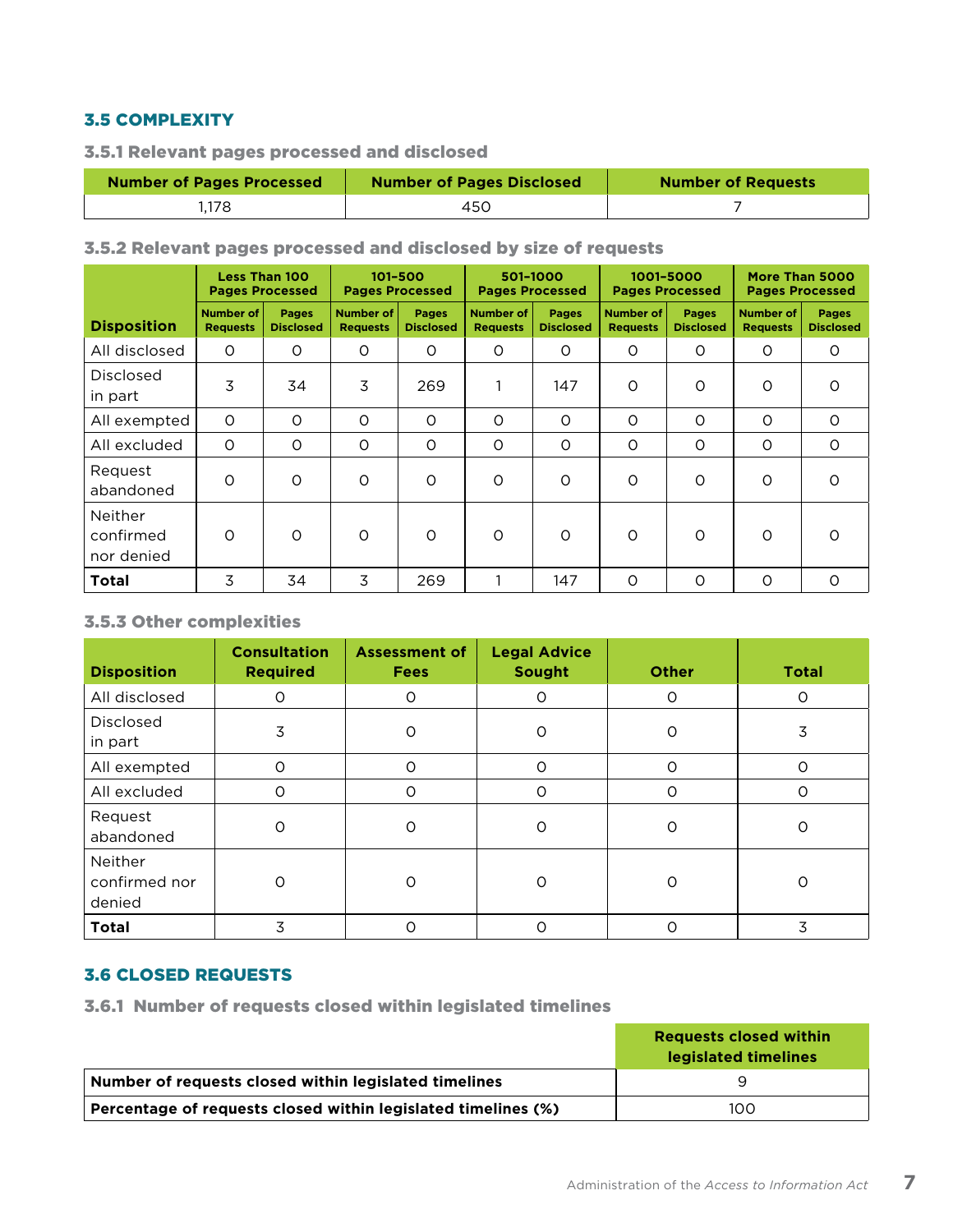### 3.7 DEEMED REFUSALS

| Number of                                                                | <b>Principal Reason</b>                             |                                        |                                        |       |  |  |  |  |
|--------------------------------------------------------------------------|-----------------------------------------------------|----------------------------------------|----------------------------------------|-------|--|--|--|--|
| <b>Requests Closed</b><br><b>Past the Legislated</b><br><b>Timelines</b> | Interference with<br>Operations/<br><b>Workload</b> | <b>External</b><br><b>Consultation</b> | <b>Internal</b><br><b>Consultation</b> | Other |  |  |  |  |
|                                                                          |                                                     |                                        |                                        |       |  |  |  |  |

3.7.1 Reasons for not meeting legislated timelines

3.7.2 Requests closed beyond legislated timelines (including any extension taken)

| <b>Number of Days Past</b><br><b>Legislated Timelines</b> | <b>Number of Requests Past</b><br><b>Legislated Timeline Where</b><br><b>No Extension Was Taken</b> | <b>Number of Requests Past</b><br><b>Legislated Timeline Where</b><br>an Extension Was Taken | <b>Total</b> |
|-----------------------------------------------------------|-----------------------------------------------------------------------------------------------------|----------------------------------------------------------------------------------------------|--------------|
| 1 to 15 days                                              |                                                                                                     | Ω                                                                                            |              |
| 16 to 30 days                                             |                                                                                                     |                                                                                              |              |
| 31 to 60 days                                             |                                                                                                     | Ω                                                                                            |              |
| 61 to 120 days                                            |                                                                                                     | O                                                                                            |              |
| 121 to 180 days                                           |                                                                                                     | Ω                                                                                            |              |
| 181 to 365 days                                           |                                                                                                     | O                                                                                            |              |
| More than 365 days                                        |                                                                                                     | Ω                                                                                            |              |
| <b>Total</b>                                              |                                                                                                     |                                                                                              |              |

### 3.8 REQUESTS FOR TRANSLATION

| <b>Translation Requests</b> | <b>Accepted</b> | <b>Refused</b> | <b>Total</b> |
|-----------------------------|-----------------|----------------|--------------|
| <b>English to French</b>    |                 |                |              |
| French to English           |                 |                |              |
| <b>Total</b>                |                 |                |              |

## Section 4: Extensions

### 4.1 REASONS FOR EXTENSIONS AND DISPOSITION OF REQUESTS

|                                                                | 9(1)(a)                                |                   | 9(1)(b) Consultation |                                      |
|----------------------------------------------------------------|----------------------------------------|-------------------|----------------------|--------------------------------------|
| <b>Disposition of Requests Where</b><br>an Extension Was Taken | Interference<br><b>With Operations</b> | <b>Section 69</b> | Other                | 9(1)(c)<br><b>Third-Party Notice</b> |
| All disclosed                                                  |                                        |                   | Ω                    |                                      |
| Disclosed in part                                              |                                        |                   | Ω                    | 3                                    |
| All exempted                                                   |                                        |                   | O                    |                                      |
| All excluded                                                   |                                        |                   | ∩                    |                                      |
| Request abandoned                                              |                                        |                   | ∩                    |                                      |
| Neither<br>confirmed nor denied                                |                                        | O                 | Ω                    |                                      |
| <b>Total</b>                                                   |                                        |                   |                      |                                      |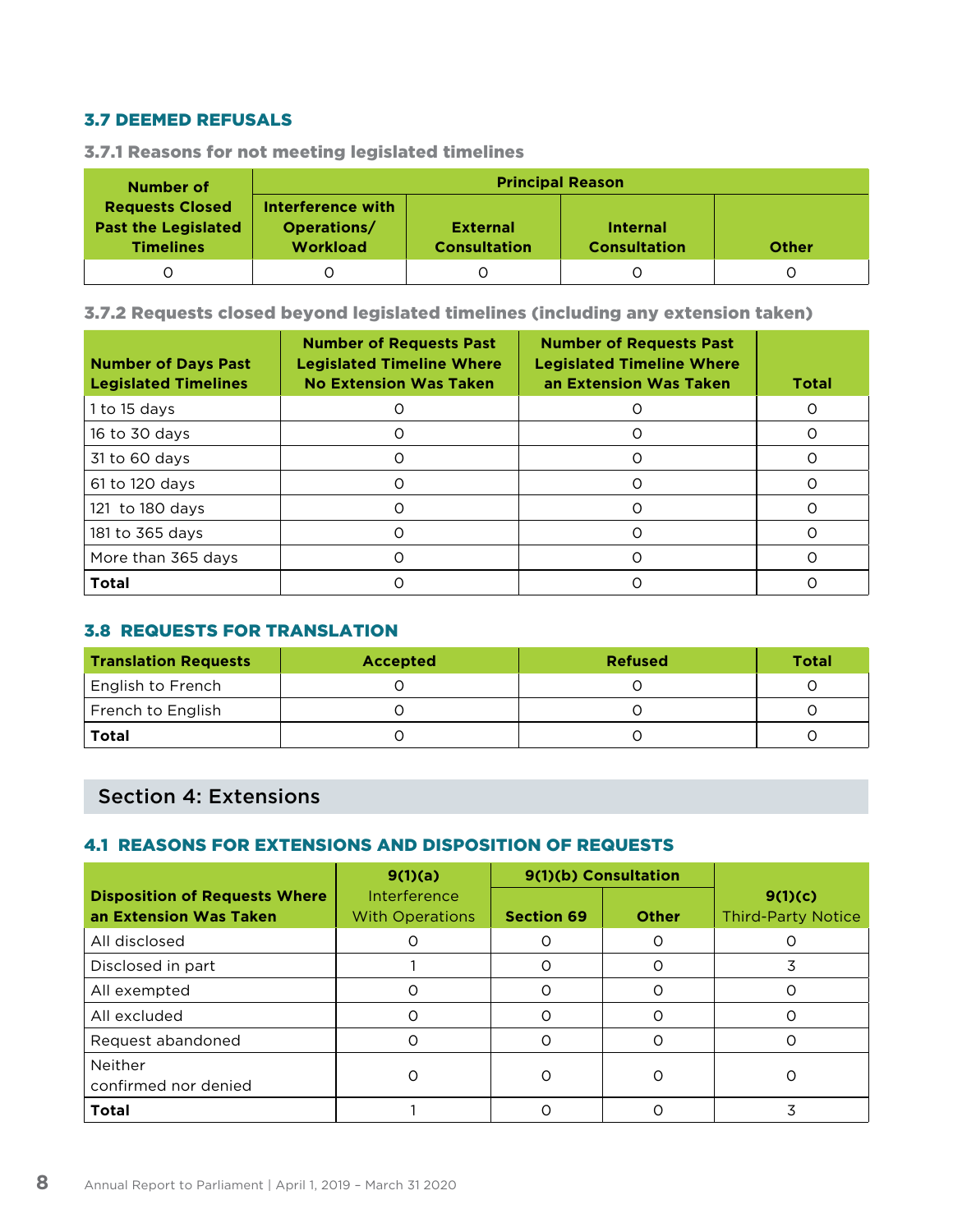### 4.2 LENGTH OF EXTENSIONS

|                             | 9(1)(a)                                |                   | 9(1)(b) Consultation |                                      |
|-----------------------------|----------------------------------------|-------------------|----------------------|--------------------------------------|
| <b>Length of Extensions</b> | Interference<br><b>With Operations</b> | <b>Section 69</b> | <b>Other</b>         | 9(1)(c)<br><b>Third-Party Notice</b> |
| 30 days or less             |                                        |                   | O                    |                                      |
| 31 to 60 days               |                                        |                   | O                    |                                      |
| 61 to 120 days              |                                        |                   | Ω                    |                                      |
| 121 to 180 days             |                                        |                   | Ω                    |                                      |
| 181 to 365 days             |                                        |                   | $\Omega$             |                                      |
| 365 days or more            |                                        |                   | ∩                    |                                      |
| <b>Total</b>                |                                        |                   |                      |                                      |

## Section 5: Fees

|              |                                     | <b>Fee Collected</b> | <b>Fee Waived or Refunded</b>       |               |  |  |
|--------------|-------------------------------------|----------------------|-------------------------------------|---------------|--|--|
| Fee Type     | <b>Number of</b><br><b>Requests</b> | <b>Amount</b>        | <b>Number of</b><br><b>Requests</b> | <b>Amount</b> |  |  |
| Application  | 9                                   | \$45                 |                                     | \$0           |  |  |
| Other fees   |                                     | \$0                  | C                                   | \$0           |  |  |
| <b>Total</b> | 9                                   | \$45                 |                                     | \$0           |  |  |

## Section 6: Consultations Received From Other Institutions and Organizations

### 6.1 CONSULTATIONS RECEIVED FROM OTHER GOVERNMENT OF CANADA INSTITUTIONS AND ORGANIZATIONS

| <b>Consultations</b>                              | <b>Other</b><br><b>Government</b><br>of Canada<br><b>Institutions</b> | <b>Number of</b><br><b>Pages to</b><br><b>Review</b> | <b>Other</b><br><b>Organizations</b> | <b>Number of</b><br><b>Pages to</b><br><b>Review</b> |
|---------------------------------------------------|-----------------------------------------------------------------------|------------------------------------------------------|--------------------------------------|------------------------------------------------------|
| Received during<br>reporting period               | 8                                                                     | 63                                                   |                                      | 2                                                    |
| Outstanding from the<br>previous reporting period | ი                                                                     | Ω                                                    | Ω                                    | Ο                                                    |
| <b>Total</b>                                      | 8                                                                     | 63                                                   |                                      | $\mathfrak{D}$                                       |
| Closed during the<br>reporting period             | ⇁                                                                     | 29                                                   |                                      | 2                                                    |
| Carried over to next<br>reporting period          |                                                                       | 34                                                   |                                      | Ő                                                    |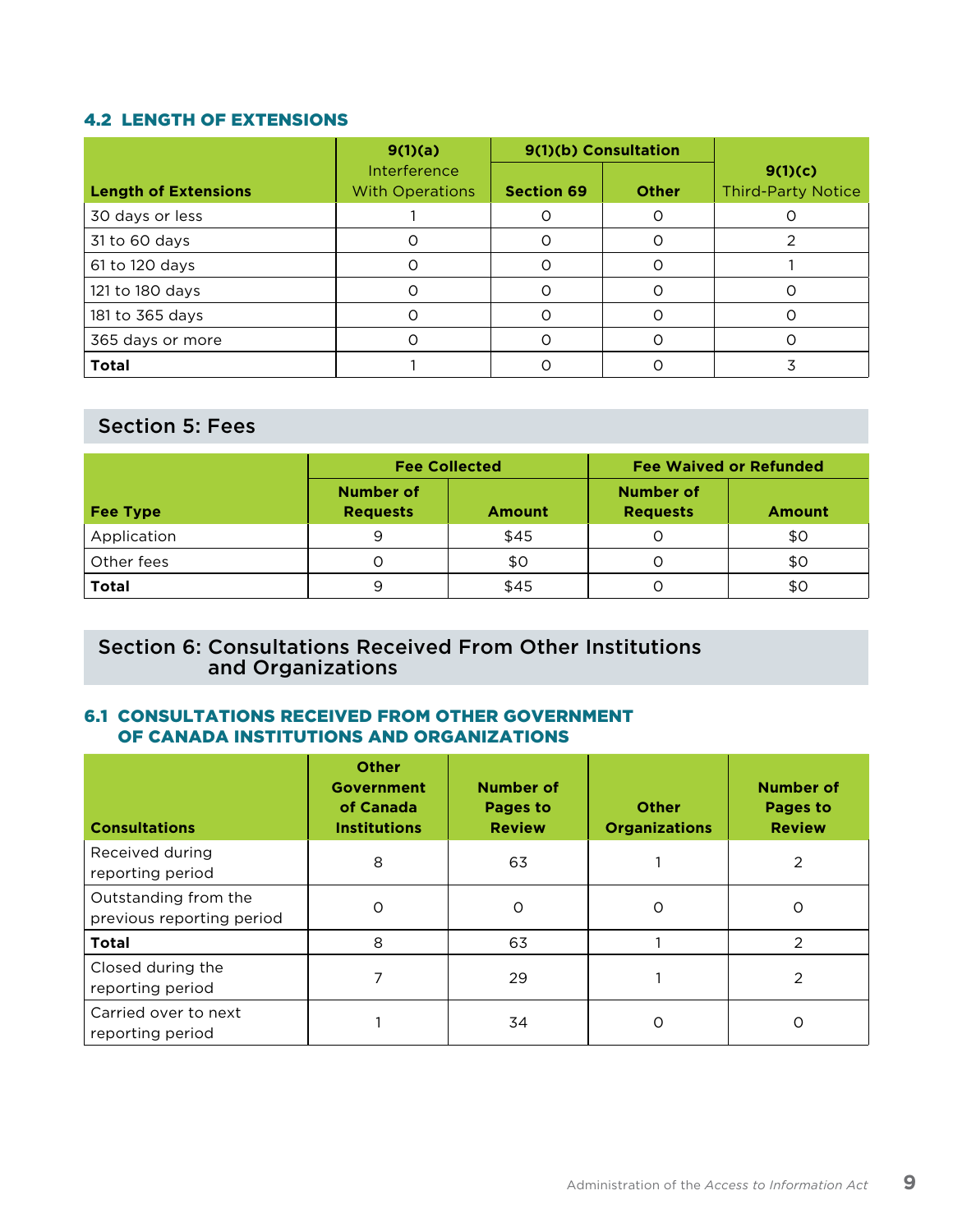### 6.2 RECOMMENDATIONS AND COMPLETION TIME FOR CONSULTATIONS RECEIVED FROM OTHER GOVERNMENT OF CANADA INSTITUTIONS

|                           |                        | <b>Number of Days Required to Complete Consultation Requests</b> |                            |                             |                                |                              |                                                  |          |  |
|---------------------------|------------------------|------------------------------------------------------------------|----------------------------|-----------------------------|--------------------------------|------------------------------|--------------------------------------------------|----------|--|
| <b>Recommendation</b>     | 1 to 15<br><b>Days</b> | $16$ to<br>30<br><b>Days</b>                                     | 31 to<br>60<br><b>Days</b> | 61 to<br>120<br><b>Days</b> | $121$ to<br>180<br><b>Days</b> | 181 to<br>365<br><b>Days</b> | <b>More</b><br><b>Than</b><br>365<br><b>Days</b> | Total    |  |
| Disclose entirely         | 7                      | $\Omega$                                                         | O                          | $\circ$                     | $\Omega$                       | 0                            | $\circ$                                          |          |  |
| Disclose in part          | O                      | $\Omega$                                                         | O                          | $\circ$                     | $\Omega$                       | O                            | O                                                | $\Omega$ |  |
| Exempt entirely           | $\circ$                | $\Omega$                                                         | O                          | $\circ$                     | $\Omega$                       | O                            | O                                                | $\circ$  |  |
| Exclude entirely          | $\circ$                | $\Omega$                                                         | O                          | $\circ$                     | $\Omega$                       | O                            | O                                                | $\Omega$ |  |
| Consult other institution | $\circ$                | $\Omega$                                                         | $\Omega$                   | $\Omega$                    | $\Omega$                       | $\Omega$                     | $\Omega$                                         | $\Omega$ |  |
| Other                     | $\circ$                | $\Omega$                                                         | O                          | $\circ$                     | $\circ$                        | O                            | O                                                | $\Omega$ |  |
| <b>Total</b>              | 7                      | $\Omega$                                                         | Ω                          | $\Omega$                    | $\Omega$                       | O                            | $\Omega$                                         |          |  |

### 6.3 RECOMMENDATIONS AND COMPLETION TIME FOR CONSULTATIONS RECEIVED FROM OTHER ORGANIZATIONS

|                           | <b>Number of Days Required to Complete Consultation Requests</b> |                              |                            |                             |                              |                                     |                                                  |              |
|---------------------------|------------------------------------------------------------------|------------------------------|----------------------------|-----------------------------|------------------------------|-------------------------------------|--------------------------------------------------|--------------|
| <b>Recommendation</b>     | 1 to 15<br>Days                                                  | $16$ to<br>30<br><b>Days</b> | 31 to<br>60<br><b>Days</b> | 61 to<br>120<br><b>Days</b> | 121 to<br>180<br><b>Days</b> | <b>181 to</b><br>365<br><b>Days</b> | <b>More</b><br><b>Than</b><br>365<br><b>Days</b> | <b>Total</b> |
| Disclose entirely         |                                                                  | $\Omega$                     | O                          | $\circ$                     | $\Omega$                     | O                                   | O                                                |              |
| Disclose in part          | $\circ$                                                          | O                            | O                          | $\circ$                     | $\Omega$                     | O                                   | $\circ$                                          | $\Omega$     |
| Exempt entirely           | $\circ$                                                          | $\Omega$                     | O                          | $\circ$                     | $\Omega$                     | O                                   | O                                                | $\Omega$     |
| Exclude entirely          | $\circ$                                                          | $\Omega$                     | O                          | $\circ$                     | $\Omega$                     | $\Omega$                            | $\Omega$                                         | $\Omega$     |
| Consult other institution | $\Omega$                                                         | $\Omega$                     | $\Omega$                   | $\Omega$                    | $\Omega$                     | $\Omega$                            | $\Omega$                                         | $\Omega$     |
| Other                     | $\circ$                                                          | $\circ$                      | O                          | $\circ$                     | $\Omega$                     | O                                   | $\circ$                                          | $\Omega$     |
| <b>Total</b>              |                                                                  | $\Omega$                     | $\Omega$                   | O                           | $\Omega$                     | $\Omega$                            | O                                                |              |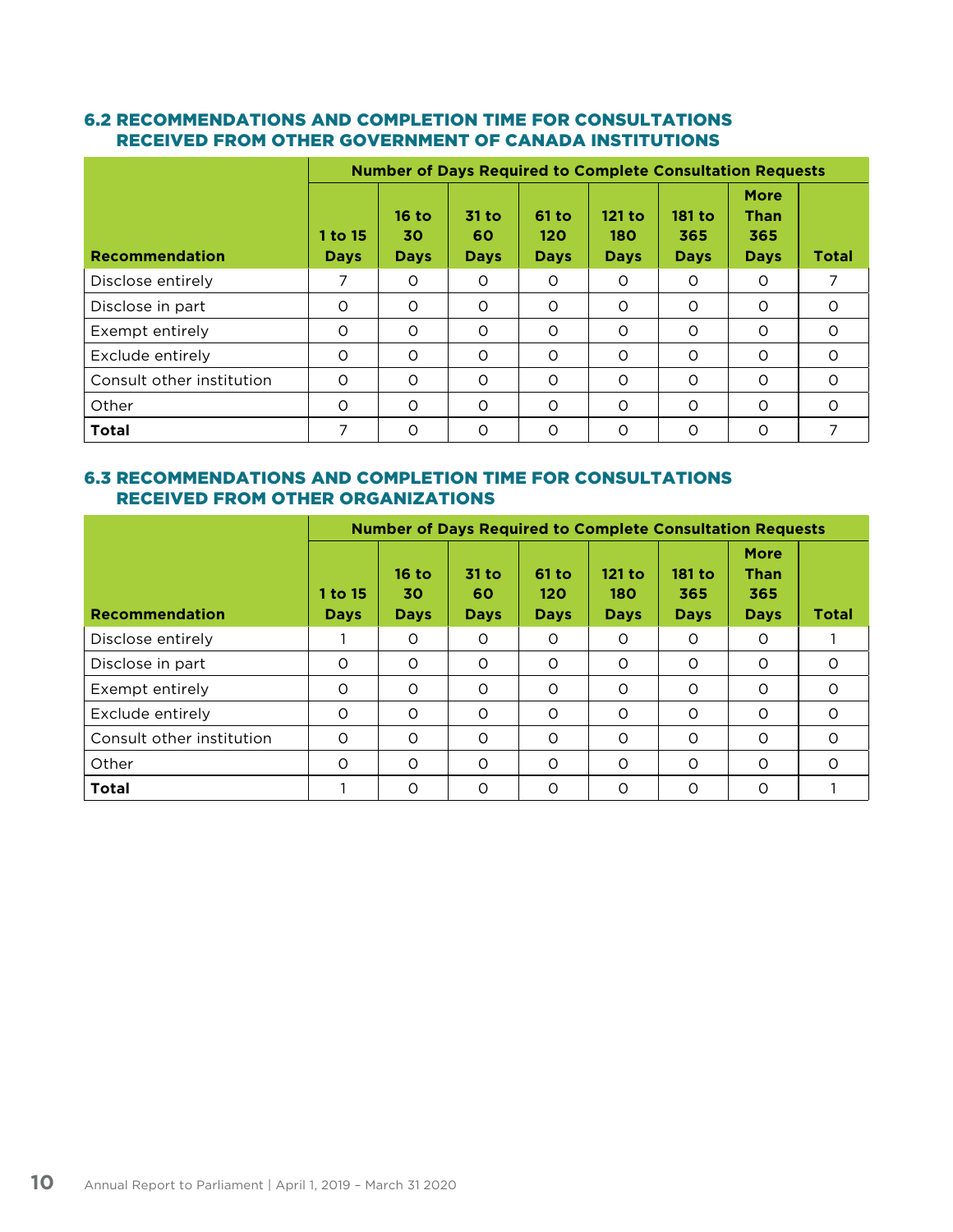|                          | <b>Fewer Than 100</b><br><b>Pages Processed</b> |                                  | 101-500<br><b>Pages Processed</b> |                           | 501-1000<br><b>Pages Processed</b>  |                                  | 1001-5000<br><b>Pages Processed</b> |                                  | More Than 5000<br><b>Pages Processed</b> |                                  |
|--------------------------|-------------------------------------------------|----------------------------------|-----------------------------------|---------------------------|-------------------------------------|----------------------------------|-------------------------------------|----------------------------------|------------------------------------------|----------------------------------|
| <b>Number</b><br>of Days | <b>Number of</b><br><b>Requests</b>             | <b>Pages</b><br><b>Disclosed</b> | Number of<br><b>Requests</b>      | Pages<br><b>Disclosed</b> | <b>Number of</b><br><b>Requests</b> | <b>Pages</b><br><b>Disclosed</b> | <b>Number of</b><br><b>Requests</b> | <b>Pages</b><br><b>Disclosed</b> | Number of<br><b>Requests</b>             | <b>Pages</b><br><b>Disclosed</b> |
| 1 to 15                  | 0                                               | O                                | $\circ$                           | O                         | $\circ$                             | $\circ$                          | O                                   | O                                | O                                        | $\circ$                          |
| 16 to 30                 | $\Omega$                                        | $\circ$                          | $\circ$                           | $\circ$                   | $\circ$                             | $\circ$                          | $\circ$                             | $\circ$                          | O                                        | $\circ$                          |
| 31 to 60                 | $\Omega$                                        | $\circ$                          | $\circ$                           | $\circ$                   | $\circ$                             | $\circ$                          | $\circ$                             | O                                | O                                        | $\circ$                          |
| 61 to 120                | $\Omega$                                        | $\Omega$                         | $\circ$                           | $\Omega$                  | $\circ$                             | $\Omega$                         | $\circ$                             | $\Omega$                         | Ω                                        | $\Omega$                         |
| 121 to 180               | $\Omega$                                        | $\circ$                          | $\circ$                           | $\Omega$                  | $\Omega$                            | $\circ$                          | O                                   | O                                | Ω                                        | $\circ$                          |
| 181 to 365               | $\Omega$                                        | $\circ$                          | $\circ$                           | $\circ$                   | $\circ$                             | $\circ$                          | $\circ$                             | $\circ$                          | O                                        | $\circ$                          |
| More than 365            | $\Omega$                                        | $\Omega$                         | $\Omega$                          | Ω                         | $\Omega$                            | $\Omega$                         | $\circ$                             | $\Omega$                         | $\Omega$                                 | $\Omega$                         |
| <b>Total</b>             | $\Omega$                                        | O                                | $\circ$                           | Ω                         | O                                   | $\Omega$                         | O                                   | O                                | Ω                                        | O                                |

## 7.1 REQUESTS WITH LEGAL SERVICES

## 7.2 REQUESTS WITH PRIVY COUNCIL OFFICE

|                          | <b>Fewer Than 100</b><br><b>Pages Processed</b> |                                  | 101-500<br><b>Pages Processed</b> |                                  | 501-1000<br><b>Pages Processed</b>  |                                  | 1001-5000<br><b>Pages Processed</b> |                                  | More Than 5000<br><b>Pages Processed</b> |                                  |
|--------------------------|-------------------------------------------------|----------------------------------|-----------------------------------|----------------------------------|-------------------------------------|----------------------------------|-------------------------------------|----------------------------------|------------------------------------------|----------------------------------|
| <b>Number</b><br>of Days | Number of<br><b>Requests</b>                    | <b>Pages</b><br><b>Disclosed</b> | Number of<br><b>Requests</b>      | <b>Pages</b><br><b>Disclosed</b> | <b>Number of</b><br><b>Requests</b> | <b>Pages</b><br><b>Disclosed</b> | <b>Number of</b><br><b>Requests</b> | <b>Pages</b><br><b>Disclosed</b> | <b>Number of</b><br><b>Requests</b>      | <b>Pages</b><br><b>Disclosed</b> |
| 1 to 15                  | O                                               | O                                | $\circ$                           | O                                | $\circ$                             | $\circ$                          | O                                   | O                                | O                                        | $\circ$                          |
| 16 to 30                 | $\Omega$                                        | O                                | $\circ$                           | O                                | O                                   | $\circ$                          | O                                   | O                                | $\Omega$                                 | $\Omega$                         |
| 31 to 60                 | $\Omega$                                        | O                                | O                                 | O                                | $\circ$                             | $\circ$                          | 0                                   | $\circ$                          | O                                        | $\circ$                          |
| 61 to 120                | $\Omega$                                        | O                                | $\circ$                           | $\Omega$                         | $\circ$                             | $\Omega$                         | O                                   | O                                | $\Omega$                                 | $\Omega$                         |
| 121 to 180               | $\Omega$                                        | O                                | $\circ$                           | $\Omega$                         | $\circ$                             | $\Omega$                         | 0                                   | O                                | $\Omega$                                 | $\Omega$                         |
| 181 to 365               | $\Omega$                                        | O                                | $\circ$                           | $\Omega$                         | $\Omega$                            | $\Omega$                         | O                                   | O                                | $\Omega$                                 | $\Omega$                         |
| More than 365            | $\Omega$                                        | O                                | $\circ$                           | $\circ$                          | $\Omega$                            | $\circ$                          | O                                   | O                                | $\Omega$                                 | $\Omega$                         |
| <b>Total</b>             | $\circ$                                         | O                                | $\circ$                           | O                                | $\circ$                             | $\circ$                          | O                                   | O                                | O                                        | $\Omega$                         |

## Section 8: Complaints and investigations

| <b>Section 32</b><br><b>Notice of</b><br>intention to | <b>Subsection</b><br>30(5) Ceased<br>investigate to investigate | <b>Section 35</b><br><b>Formal</b><br>representations | <b>Section 37</b><br><b>Reports</b><br>of finding<br>received | <b>Section 37 Reports</b><br>of finding containing<br><b>recommendations</b><br>issued by the<br><b>Information</b><br><b>Commissioner</b> | <b>Section 37</b><br><b>Reports of</b><br>finding containing<br>orders issued by<br>the Information<br><b>Commissioner</b> |
|-------------------------------------------------------|-----------------------------------------------------------------|-------------------------------------------------------|---------------------------------------------------------------|--------------------------------------------------------------------------------------------------------------------------------------------|----------------------------------------------------------------------------------------------------------------------------|
|                                                       |                                                                 |                                                       |                                                               |                                                                                                                                            |                                                                                                                            |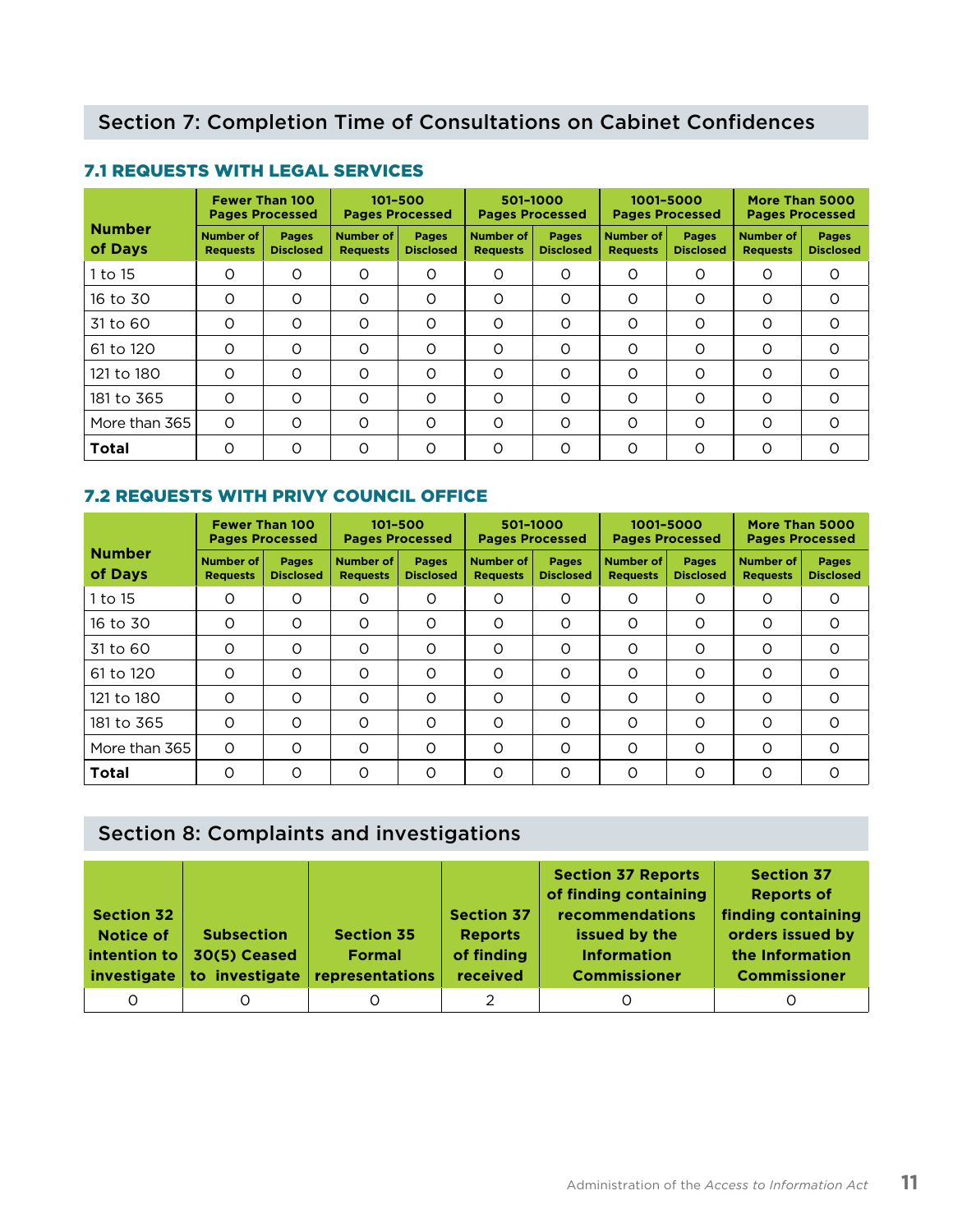## Section 9: Court Action

### 9.1 COURT ACTIONS ON COMPLAINTS RECEIVED BEFORE JUNE 21, 2019 AND ON-GOING

| Section 41 (before June 21, 2019) | <b>Section 42</b> | <b>Section 44</b> |
|-----------------------------------|-------------------|-------------------|
|                                   |                   |                   |

#### 9.2 COURT ACTIONS ON COMPLAINTS RECEIVED AFTER JUNE 21, 2019

| <b>Section 41 (after June 21, 2019)</b>                                                                         |  |  |  |  |  |
|-----------------------------------------------------------------------------------------------------------------|--|--|--|--|--|
| <b>Privacy Commissioner (4)</b><br><b>Complainant (1)</b><br>Institution (2)<br>Third Party (3)<br><b>Total</b> |  |  |  |  |  |
|                                                                                                                 |  |  |  |  |  |

## Section 10: Resources Related to the *Access to Information Act*

## 10.1 COSTS

| <b>Expenditures</b>               | <b>Amount</b> |
|-----------------------------------|---------------|
| <b>Salaries</b>                   | \$23,817      |
| Overtime                          | \$0           |
| Goods and Services                | \$54,736      |
| • Professional services contracts |               |
| $\cdot$ Other                     |               |
| <b>Total</b>                      | \$78,533      |

### 10.2 HUMAN RESOURCES

| <b>Resources</b>                 | <b>Person Years Dedicated to Access</b><br>to Information Activities |
|----------------------------------|----------------------------------------------------------------------|
| Full-time employees              | 0.50                                                                 |
| Part-time and casual employees   | 0.00                                                                 |
| Regional staff                   | 0.00                                                                 |
| Consultants and agency personnel | 0.50                                                                 |
| <b>Students</b>                  | 0.00                                                                 |
| <b>Total</b>                     | 1.00                                                                 |

**Note:** Enter values to two decimal places.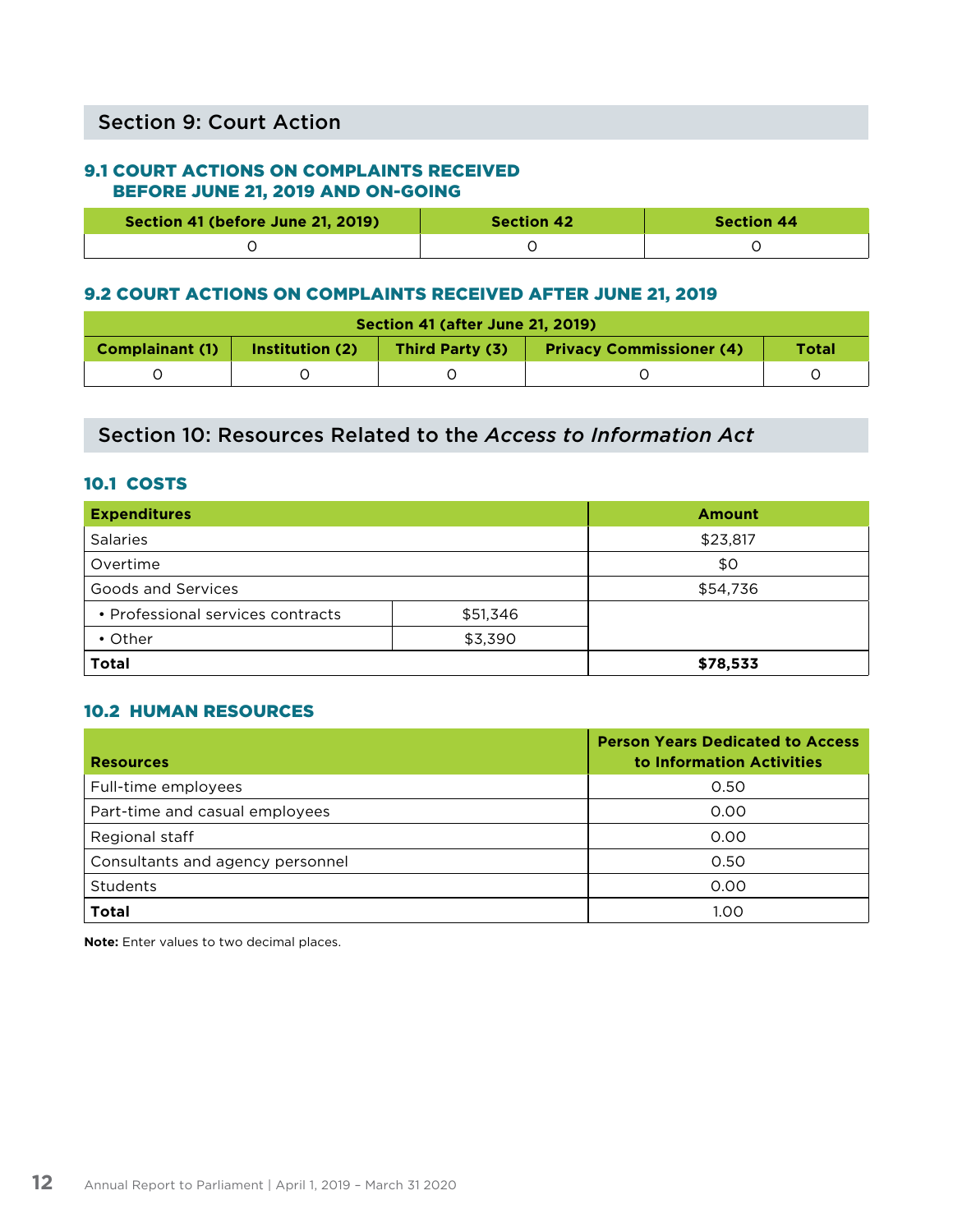## <span id="page-14-0"></span>**Appendix B – Additional Reporting Requirements**

| <b>Section</b>                                    | <b>Number of Requests</b> |
|---------------------------------------------------|---------------------------|
| 16.3 Investigation under the Elections Act        |                           |
| 16.6 National Security and Intelligence Committee |                           |
| 23.1 Patent or Trademark privilege                |                           |

### PREVIOUSLY RELEASED ATI PACKAGE RELEASED INFORMALLY

| <b>Institution</b>                        | Number of informal releases of previously<br>released ATI packages |  |  |
|-------------------------------------------|--------------------------------------------------------------------|--|--|
| Sustainable Development Technology Canada |                                                                    |  |  |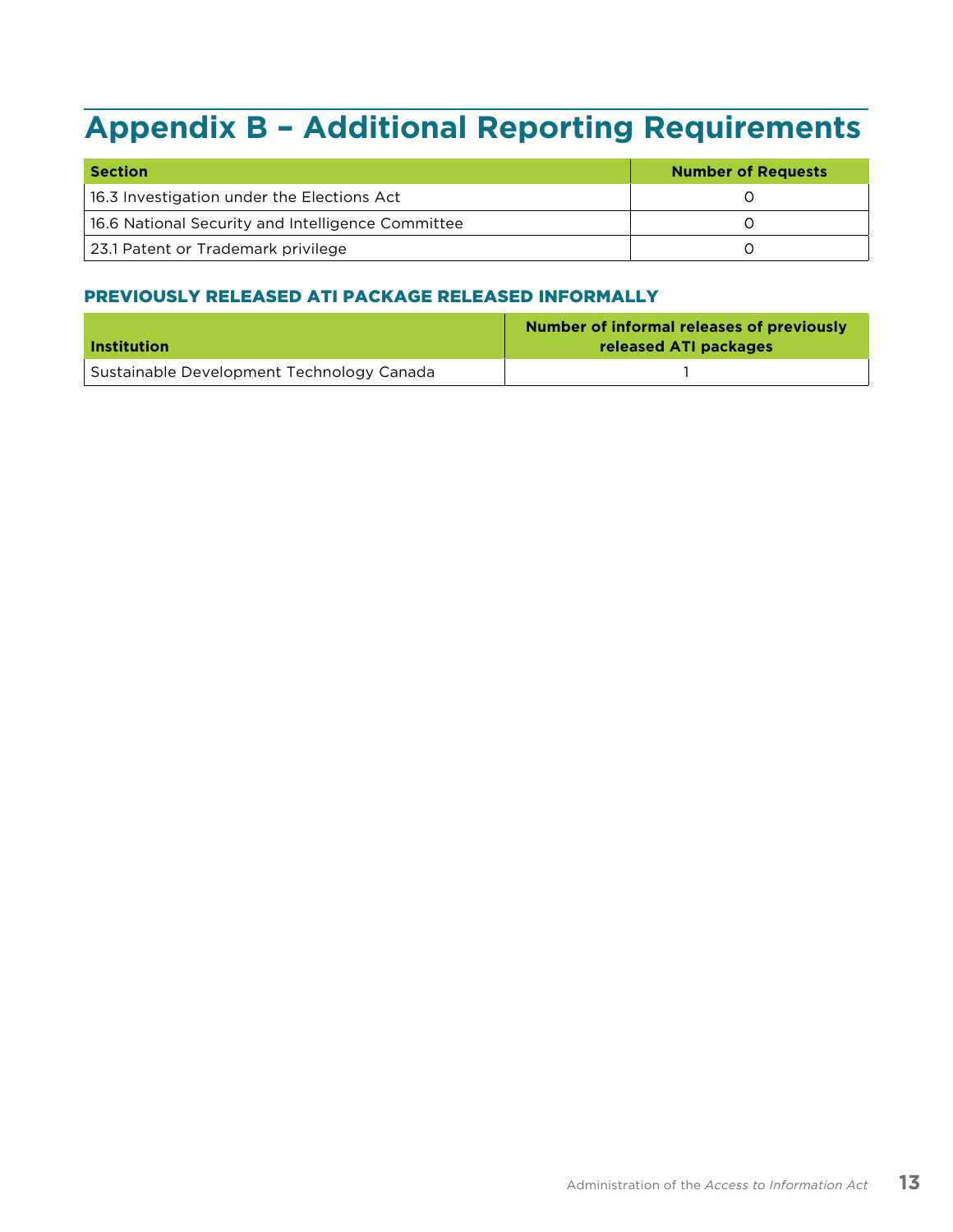## <span id="page-15-0"></span>**Appendix C – Delegation Order**

## Access to Information Act

The designated Head of the Canada Foundation for Sustainable Development Technology (SDTC), pursuant to section 95 of the *Access to Information Act*\*, hereby designates the persons holding the positions set out in the schedule attached hereto to exercise the powers and functions of the head of the institution under the sections of the Act set out in the schedule opposite each position.



President Date

\* S.C. 1980-82, c.111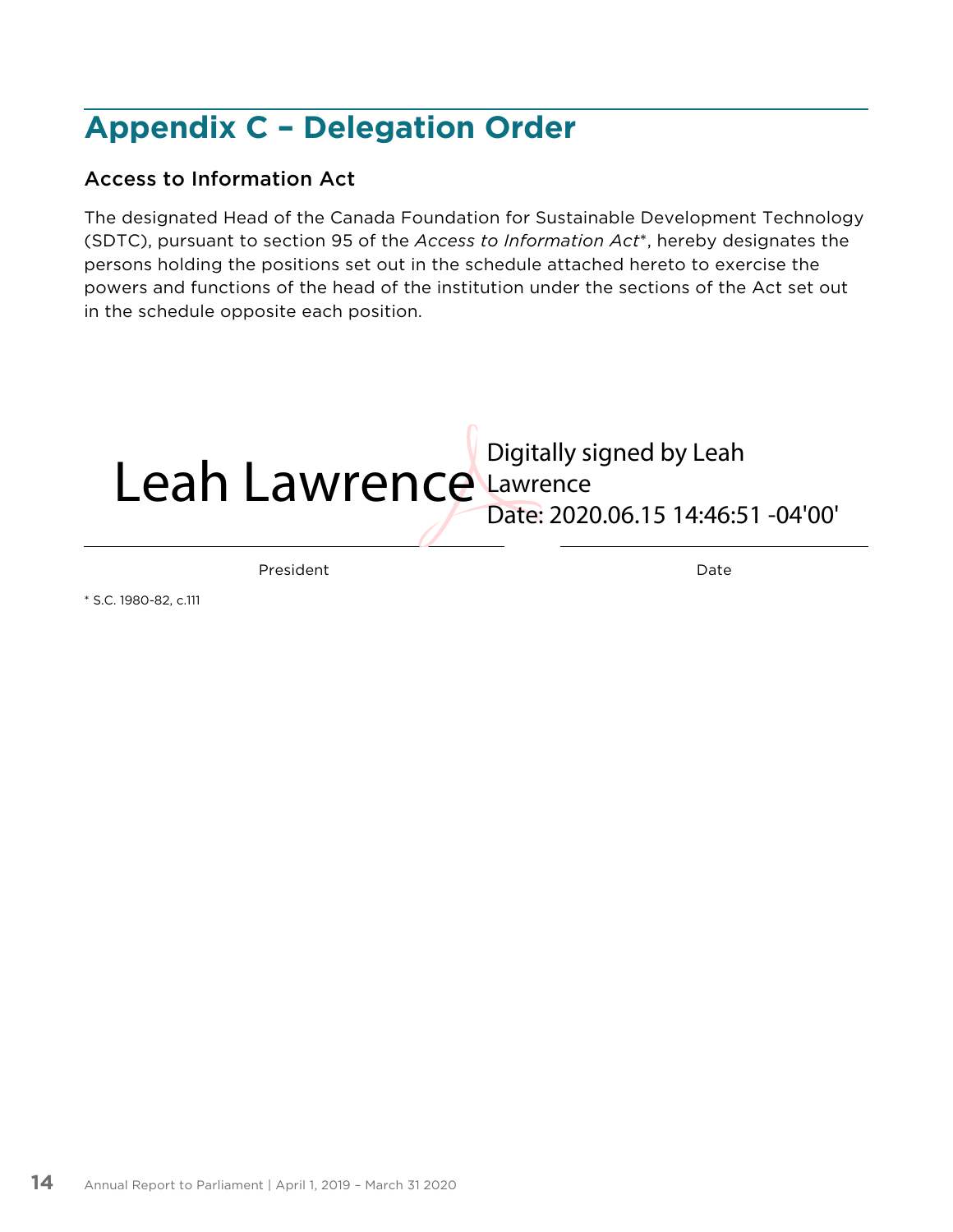## SCHEDULE TO THE ACCESS TO INFORMATION ACT DELEGATION ORDER

| <b>Section or</b><br>subsection<br>of the Act | <b>Description</b>                                                                   | <b>ATIP</b><br><b>Coordinator</b> | <b>Vice</b><br><b>President</b><br><b>Partnerships</b><br>& Ecosystem |
|-----------------------------------------------|--------------------------------------------------------------------------------------|-----------------------------------|-----------------------------------------------------------------------|
| 7(a)                                          | Notice where access requested                                                        | X                                 | X.                                                                    |
| 8(1)                                          | transfer of request to/from another institution                                      | X                                 | X                                                                     |
| 9                                             | extension of time limits                                                             | X                                 | $\times$                                                              |
| 11(2)(3)(4)<br>(5)(6)                         | additional fees                                                                      | Χ                                 | X                                                                     |
| 12(2)(b)                                      | language of access                                                                   | $X^*$                             | X                                                                     |
| 12(3)(b)                                      | access in alternative format                                                         | $X^*$                             | X                                                                     |
| 13                                            | exemption - information obtained in confidence<br>from other government              | $X^*$                             | X.                                                                    |
| 14                                            | exemption - injurious to conduct of federal-<br>provincial affairs                   | $X^*$                             | $\times$                                                              |
| 15                                            | exemption - injurious to foreign affairs or defence                                  | $X^*$                             | X                                                                     |
| 16                                            | exemption - injurious to law enforcement, security,<br>certain investigations        | $X^*$                             | X                                                                     |
| 17                                            | exemption - threat to safety of individuals                                          | $X^*$                             | X.                                                                    |
| 18                                            | exemption - injury to economic interests of Canada                                   | $X^*$                             | X.                                                                    |
| 19                                            | exemption - personal information                                                     | $X^*$                             | X.                                                                    |
| 20                                            | exemption - third party information                                                  | $X^*$                             | X                                                                     |
| 21(1)                                         | exemption - advice, recommendations                                                  | $X^*$                             | X                                                                     |
| 22                                            | exemption - testing and audit procedures                                             | $X^*$                             | X.                                                                    |
| 23                                            | exemption - solicitor/client privilege                                               | $X^*$                             | X                                                                     |
| 24                                            | exemption - statutory prohibition against disclosure                                 | $X^*$                             | X                                                                     |
| 25                                            | Severance of information                                                             | X                                 | X                                                                     |
| 26                                            | exemption - information to be published within 90 days                               | X                                 | X                                                                     |
| 27(1)(4)                                      | third party notification                                                             | $\boldsymbol{\times}$             | X                                                                     |
| 28(1)(2)(4)                                   | third party notifications                                                            | $\mathsf X$                       | X                                                                     |
| 29(1)                                         | notice where head decides to disclose based<br>on recommendation of the Commissioner | X                                 | X                                                                     |

continued on next page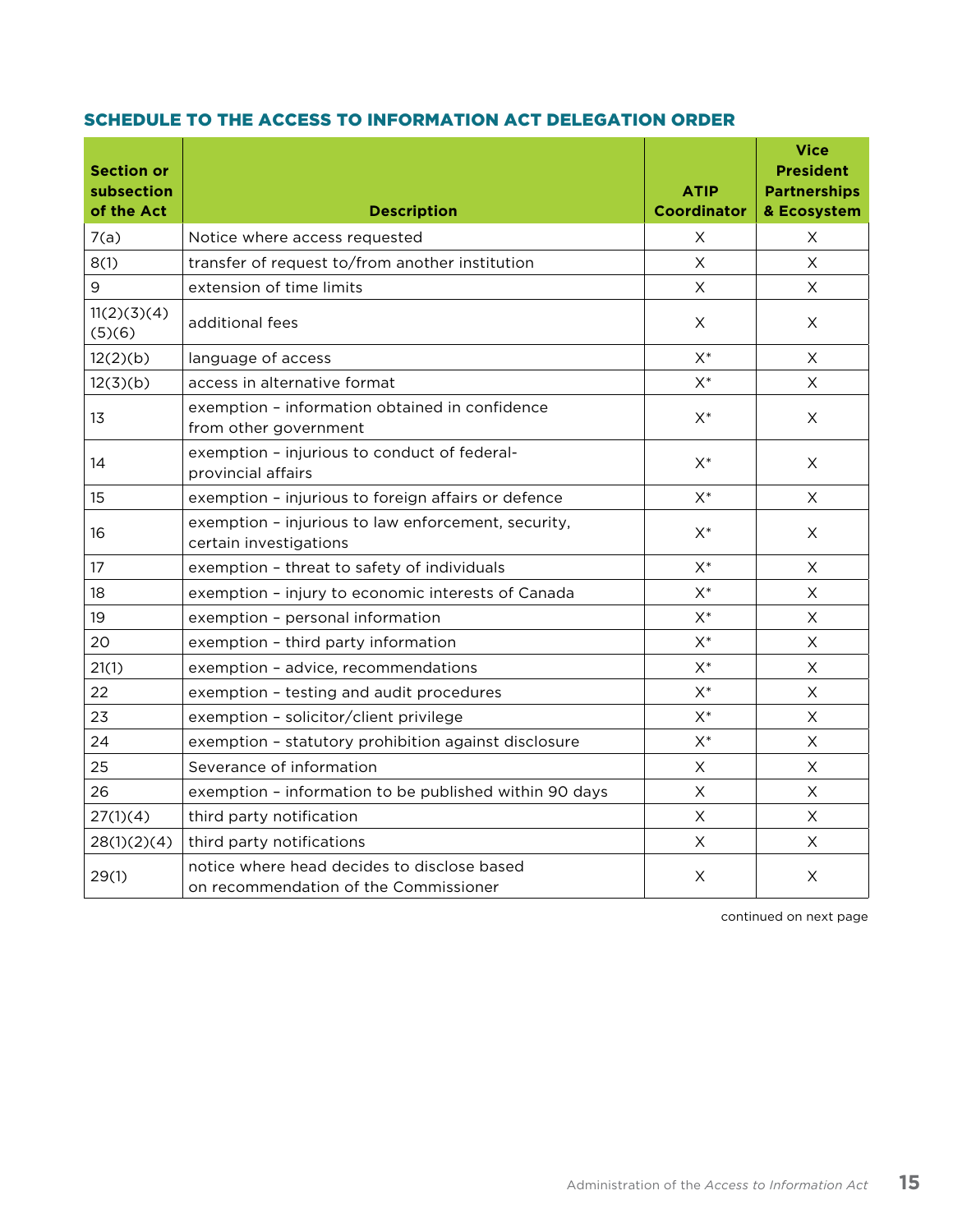| <b>Section or</b><br>subsection<br>of the Act | <b>Description</b>                                                                       | <b>ATIP</b><br><b>Coordinator</b> | <b>Vice</b><br><b>President</b><br><b>Partnerships</b><br>& Ecosystem |
|-----------------------------------------------|------------------------------------------------------------------------------------------|-----------------------------------|-----------------------------------------------------------------------|
| 33                                            | Investigations of complaints - advising the Information<br>Commissioner of third parties | X                                 | X                                                                     |
| 35(2)                                         | right to make representations re: complaint                                              | $X^*$                             | X                                                                     |
| 37(4)                                         | access to be given complainant where head decides<br>to disclose                         | X                                 | X                                                                     |
| 43(1)                                         | notices to third parties (of application for federal<br>court review)                    | $\times$                          | X                                                                     |
| 44(2)                                         | notices to applicant (of application for federal<br>court review by third party)         | X                                 | X                                                                     |
| 52(2)(3)                                      | special rules for hearings related to international affairs<br>and defence information   | $X^*$                             | X                                                                     |
| 71(2)                                         | exempt information severed from manuals                                                  | X                                 | $\times$                                                              |
| 72                                            | annual report to Parliament                                                              | X                                 | X                                                                     |

\* denotes that the ATIP Coordinator is authorized to act and/or sign, subject to reviewing the decision beforehand with the Vice President Partnerships & Ecosystem.